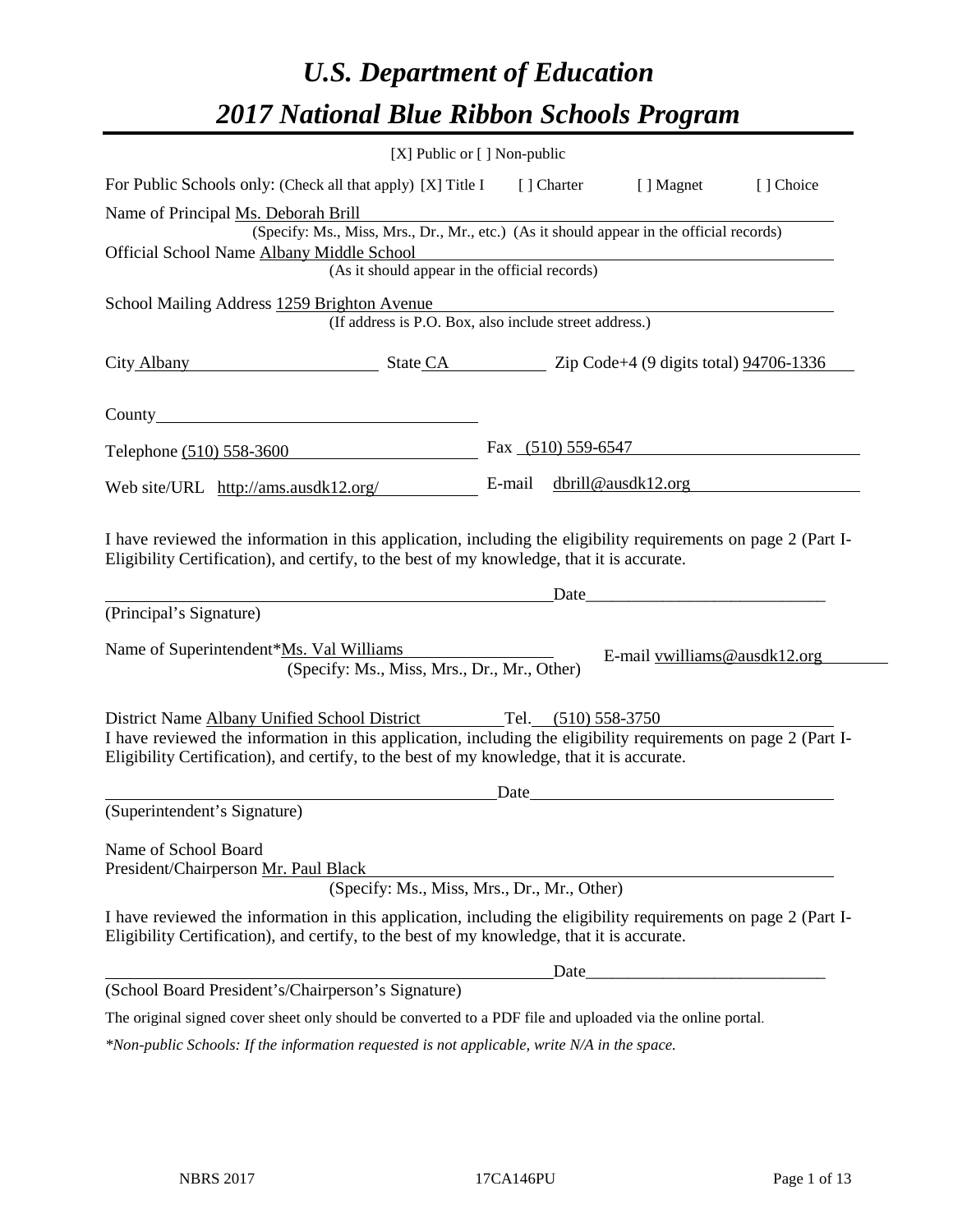The signatures on the first page of this application (cover page) certify that each of the statements below, concerning the school's eligibility and compliance with U.S. Department of Education and National Blue Ribbon Schools requirements, are true and correct.

- 1. The school configuration includes one or more of grades K-12. (Schools on the same campus with one principal, even a K-12 school, must apply as an entire school.)
- 2. All nominated public schools must meet the state's performance targets in reading (or English language arts) and mathematics and other academic indicators (i.e., attendance rate and graduation rate), for the all students group and all subgroups, including having participation rates of at least 95 percent using the most recent accountability results available for nomination.
- 3. To meet final eligibility, all nominated public schools must be certified by states prior to September 2017 in order to meet all eligibility requirements. Any status appeals must be resolved at least two weeks before the awards ceremony for the school to receive the award.
- 4. If the school includes grades 7 or higher, the school must have foreign language as a part of its curriculum.
- 5. The school has been in existence for five full years, that is, from at least September 2011 and each tested grade must have been part of the school for the past three years.
- 6. The nominated school has not received the National Blue Ribbon Schools award in the past five years: 2012, 2013, 2014, 2015, or 2016.
- 7. The nominated school has no history of testing irregularities, nor have charges of irregularities been brought against the school at the time of nomination. The U.S. Department of Education reserves the right to disqualify a school's application and/or rescind a school's award if irregularities are later discovered and proven by the state.
- 8. The nominated school has not been identified by the state as "persistently dangerous" within the last two years.
- 9. The nominated school or district is not refusing Office of Civil Rights (OCR) access to information necessary to investigate a civil rights complaint or to conduct a district-wide compliance review.
- 10. The OCR has not issued a violation letter of findings to the school district concluding that the nominated school or the district as a whole has violated one or more of the civil rights statutes. A violation letter of findings will not be considered outstanding if OCR has accepted a corrective action plan from the district to remedy the violation.
- 11. The U.S. Department of Justice does not have a pending suit alleging that the nominated school or the school district as a whole has violated one or more of the civil rights statutes or the Constitution's equal protection clause.
- 12. There are no findings of violations of the Individuals with Disabilities Education Act in a U.S. Department of Education monitoring report that apply to the school or school district in question; or if there are such findings, the state or district has corrected, or agreed to correct, the findings.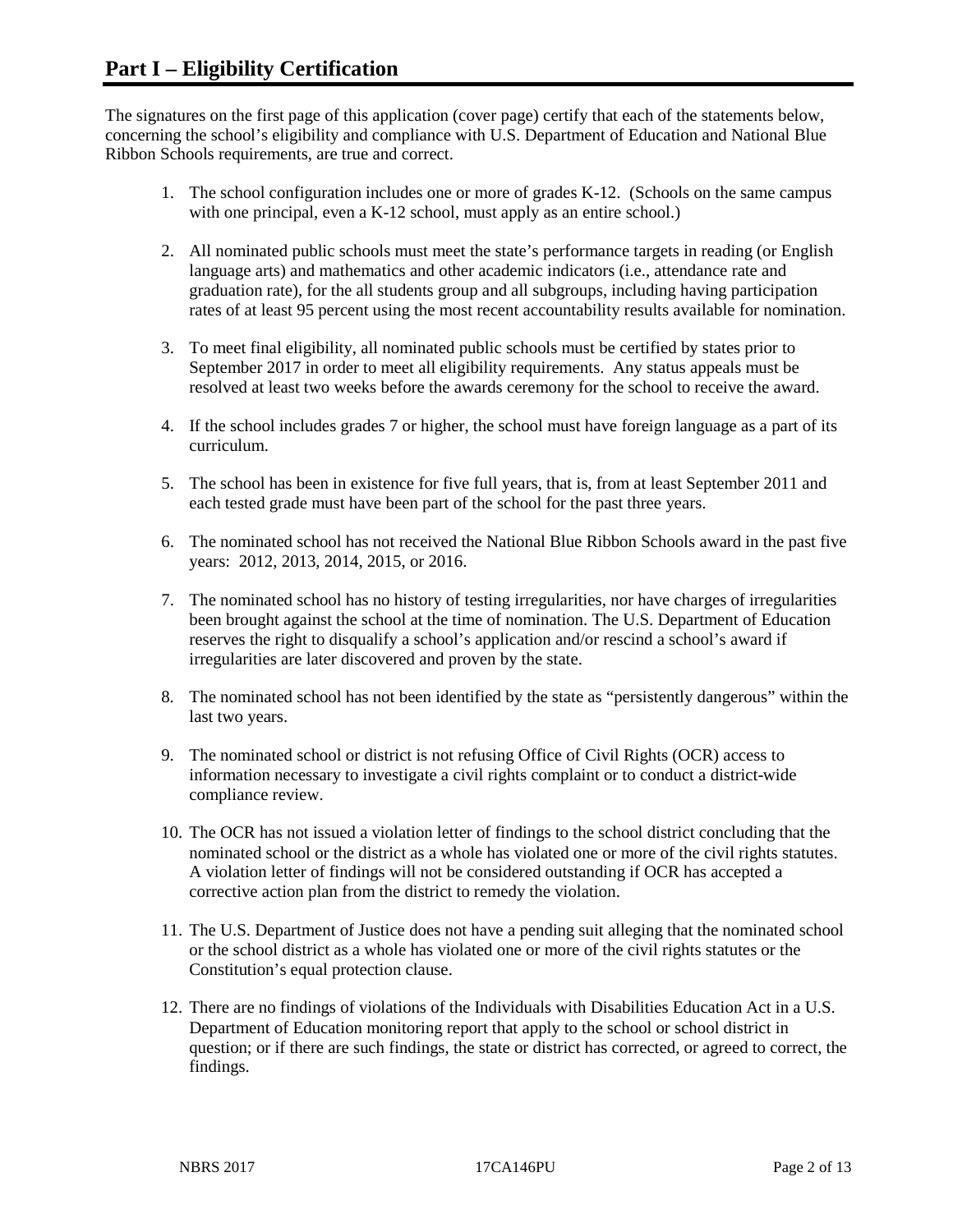#### **Data should be provided for the most recent school year (2016-2017) unless otherwise stated.**

#### **DISTRICT**

1. Number of schools in the district  $\frac{3}{2}$  Elementary schools (includes K-8) (per district designation): 1 Middle/Junior high schools 1 High schools 0 K-12 schools

5 TOTAL

**SCHOOL** (To be completed by all schools)

2. Category that best describes the area where the school is located:

[] Urban or large central city [X] Suburban with characteristics typical of an urban area

[ ] Suburban

- [ ] Small city or town in a rural area
- [ ] Rural
- 3. Number of students as of October 1, 2016 enrolled at each grade level or its equivalent in applying school:

| Grade                           | # of         | # of Females | <b>Grade Total</b> |
|---------------------------------|--------------|--------------|--------------------|
|                                 | <b>Males</b> |              |                    |
| <b>PreK</b>                     | 0            | $\theta$     | 0                  |
| $\mathbf K$                     | 0            | 0            | 0                  |
| 1                               | 0            | 0            | 0                  |
| $\boldsymbol{2}$                | 0            | 0            | $\mathbf{\Omega}$  |
| 3                               | 0            | 0            | 0                  |
| 4                               | 0            | 0            | 0                  |
| 5                               | 0            | 0            | 0                  |
| 6                               | 149          | 144          | 293                |
| 7                               | 147          | 173          | 320                |
| 8                               | 171          | 125          | 296                |
| 9                               | 0            | 0            | 0                  |
| 10                              | 0            | 0            | 0                  |
| 11                              | 0            | 0            | $\mathbf{\Omega}$  |
| 12 or higher                    | 0            | 0            | $\mathbf{\Omega}$  |
| <b>Total</b><br><b>Students</b> | 467          | 442          | 909                |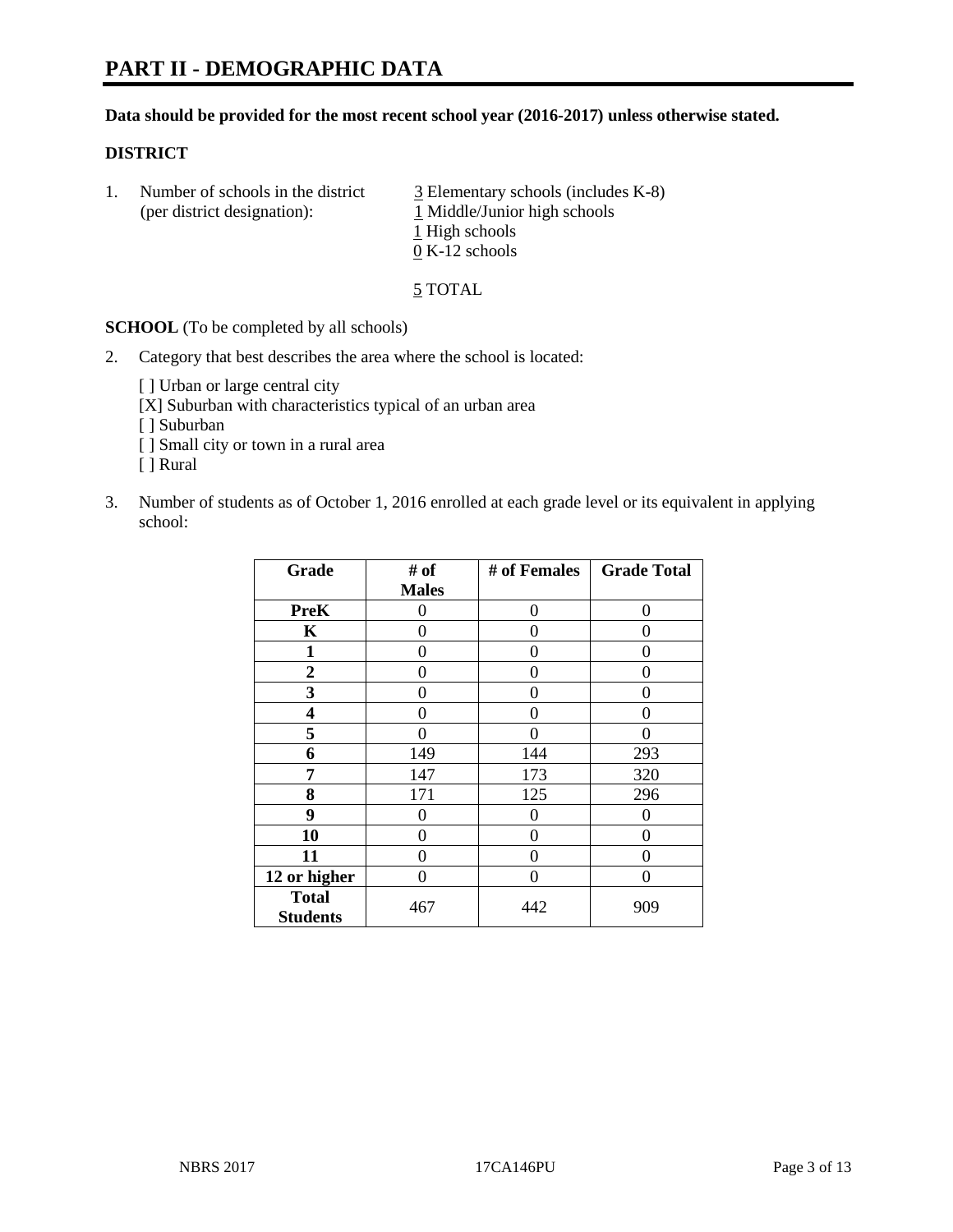the school: 27 % Asian

4. Racial/ethnic composition of  $\qquad \qquad \underline{0}$  % American Indian or Alaska Native 3 % Black or African American 17 % Hispanic or Latino 0 % Native Hawaiian or Other Pacific Islander 39 % White 13 % Two or more races **100 % Total**

(Only these seven standard categories should be used to report the racial/ethnic composition of your school. The Final Guidance on Maintaining, Collecting, and Reporting Racial and Ethnic Data to the U.S. Department of Education published in the October 19, 2007 *Federal Register* provides definitions for each of the seven categories.)

5. Student turnover, or mobility rate, during the 2015 – 2016 school year: 10%

This rate should be calculated using the grid below. The answer to (6) is the mobility rate.

| <b>Steps For Determining Mobility Rate</b>         | Answer |
|----------------------------------------------------|--------|
| (1) Number of students who transferred to          |        |
| the school after October 1, 2015 until the         | 42     |
| end of the 2015-2016 school year                   |        |
| (2) Number of students who transferred             |        |
| <i>from</i> the school after October 1, 2015 until | 51     |
| the end of the 2015-2016 school year               |        |
| (3) Total of all transferred students [sum of      | 93     |
| rows $(1)$ and $(2)$ ]                             |        |
| (4) Total number of students in the school as      |        |
| of October 1, 2015                                 | 909    |
| $(5)$ Total transferred students in row $(3)$      |        |
| divided by total students in row (4)               | 0.102  |
| $(6)$ Amount in row $(5)$ multiplied by 100        | 10     |

6. English Language Learners (ELL) in the school:  $18\%$ 

165 Total number ELL

Specify each non-English language represented in the school (separate languages by commas): Mongolian, Nepali, Norwegian, Thai, Tibetan, Mandarin, Spanish, Korean

| Students eligible for free/reduced-priced meals: | 17 %        |
|--------------------------------------------------|-------------|
| Total number students who qualify:               | <u> 157</u> |

8. Students receiving special education services: 7 %

67 Total number of students served

Indicate below the number of students with disabilities according to conditions designated in the Individuals with Disabilities Education Act. Do not add additional conditions. It is possible that students may be classified in more than one condition.

| 9 Autism                | $\underline{0}$ Orthopedic Impairment   |
|-------------------------|-----------------------------------------|
| 0 Deafness              | 6 Other Health Impaired                 |
| 0 Deaf-Blindness        | 25 Specific Learning Disability         |
| 2 Emotional Disturbance | 17 Speech or Language Impairment        |
| 0 Hearing Impairment    | 0 Traumatic Brain Injury                |
| 3 Mental Retardation    | 0 Visual Impairment Including Blindness |
| 5 Multiple Disabilities | <b>0</b> Developmentally Delayed        |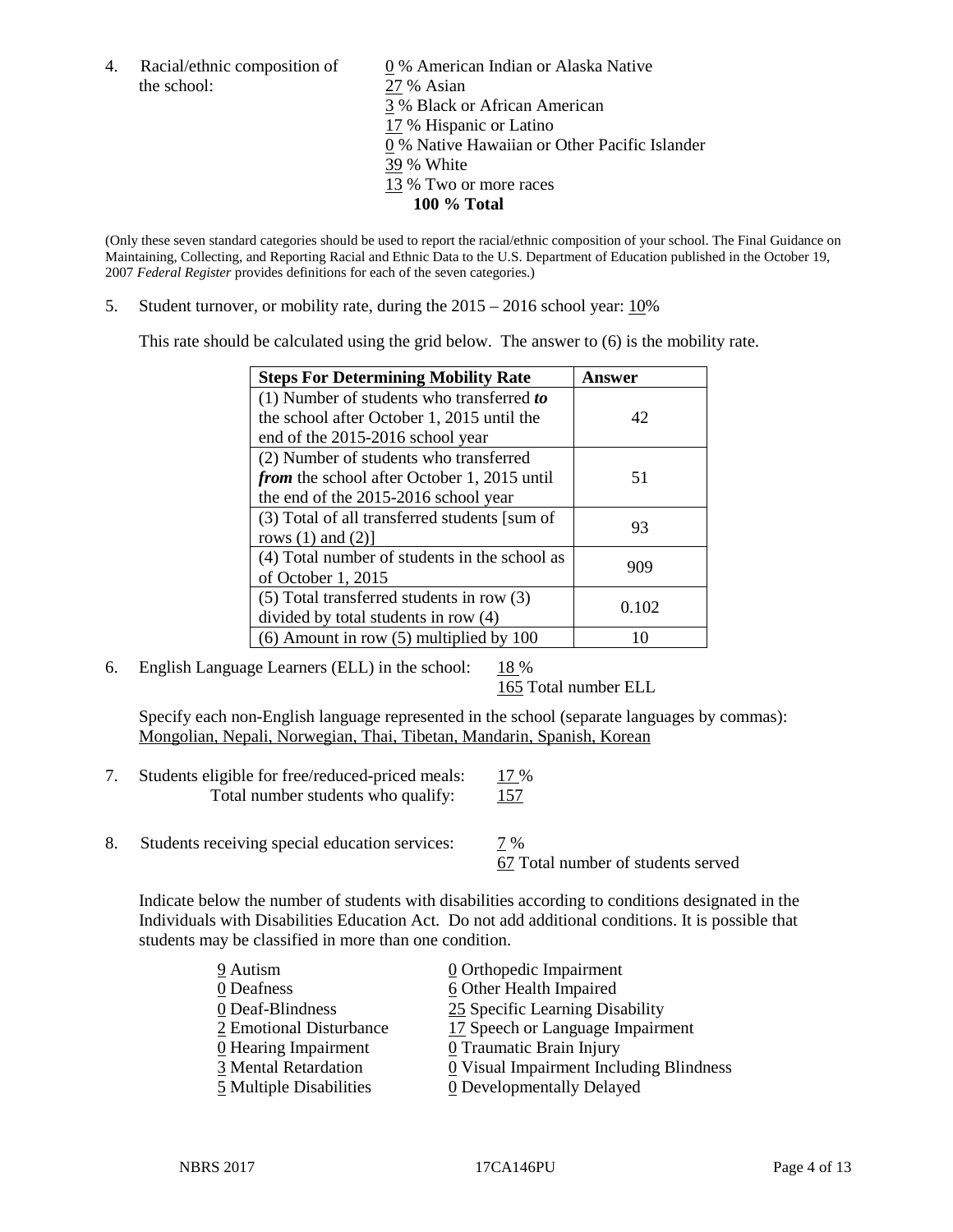- 9. Number of years the principal has been in her/his position at this school:  $\frac{4}{3}$
- 10. Use Full-Time Equivalents (FTEs), rounded to nearest whole numeral, to indicate the number of school staff in each of the categories below:

|                                        | <b>Number of Staff</b> |
|----------------------------------------|------------------------|
| Administrators                         |                        |
| Classroom teachers including those     |                        |
| teaching high school specialty         | 45                     |
| subjects                               |                        |
| Resource teachers/specialists/coaches  |                        |
| e.g., reading, math, science, special  | 3                      |
| education, enrichment, technology,     |                        |
| art, music, physical education, etc.   |                        |
| Paraprofessionals under the            |                        |
| supervision of a licensed professional | 13                     |
| supporting single, group, or classroom |                        |
| students.                              |                        |
| Student support personnel              |                        |
| e.g., guidance counselors, behavior    |                        |
| interventionists, mental/physical      |                        |
| health service providers,              | 5                      |
| psychologists, family engagement       |                        |
| liaisons, career/college attainment    |                        |
| coaches, etc.                          |                        |

- 11. Average student-classroom teacher ratio, that is, the number of students in the school divided by the FTE of classroom teachers, e.g., 22:1 20:1
- 12. Show daily student attendance rates. Only high schools need to supply yearly graduation rates.

| <b>Required Information</b> | 2015-2016 | 2014-2015 | 2013-2014 | 2012-2013 |     |
|-----------------------------|-----------|-----------|-----------|-----------|-----|
| Daily student attendance    | ว7%       | 97%       | 97%       | ን7%       | 96% |
| High school graduation rate | 0%        | 0%        | 0%        | 9%        | 0%  |

#### 13. **For high schools only, that is, schools ending in grade 12 or higher.**

Show percentages to indicate the post-secondary status of students who graduated in Spring 2016.

| <b>Post-Secondary Status</b>                  |    |
|-----------------------------------------------|----|
| Graduating class size                         |    |
| Enrolled in a 4-year college or university    | 0% |
| Enrolled in a community college               | 0% |
| Enrolled in career/technical training program | 0% |
| Found employment                              | 0% |
| Joined the military or other public service   | 0% |
| Other                                         |    |

14. Indicate whether your school has previously received a National Blue Ribbon Schools award. Yes No X

If yes, select the year in which your school received the award.

15. In a couple of sentences, provide the school's mission or vision statement.

Albany Middle School is a school community dedicated to learning. The mission of providing a rich and rigorous standards-based curriculum is guided by our vision statement: In a safe, engaging environment,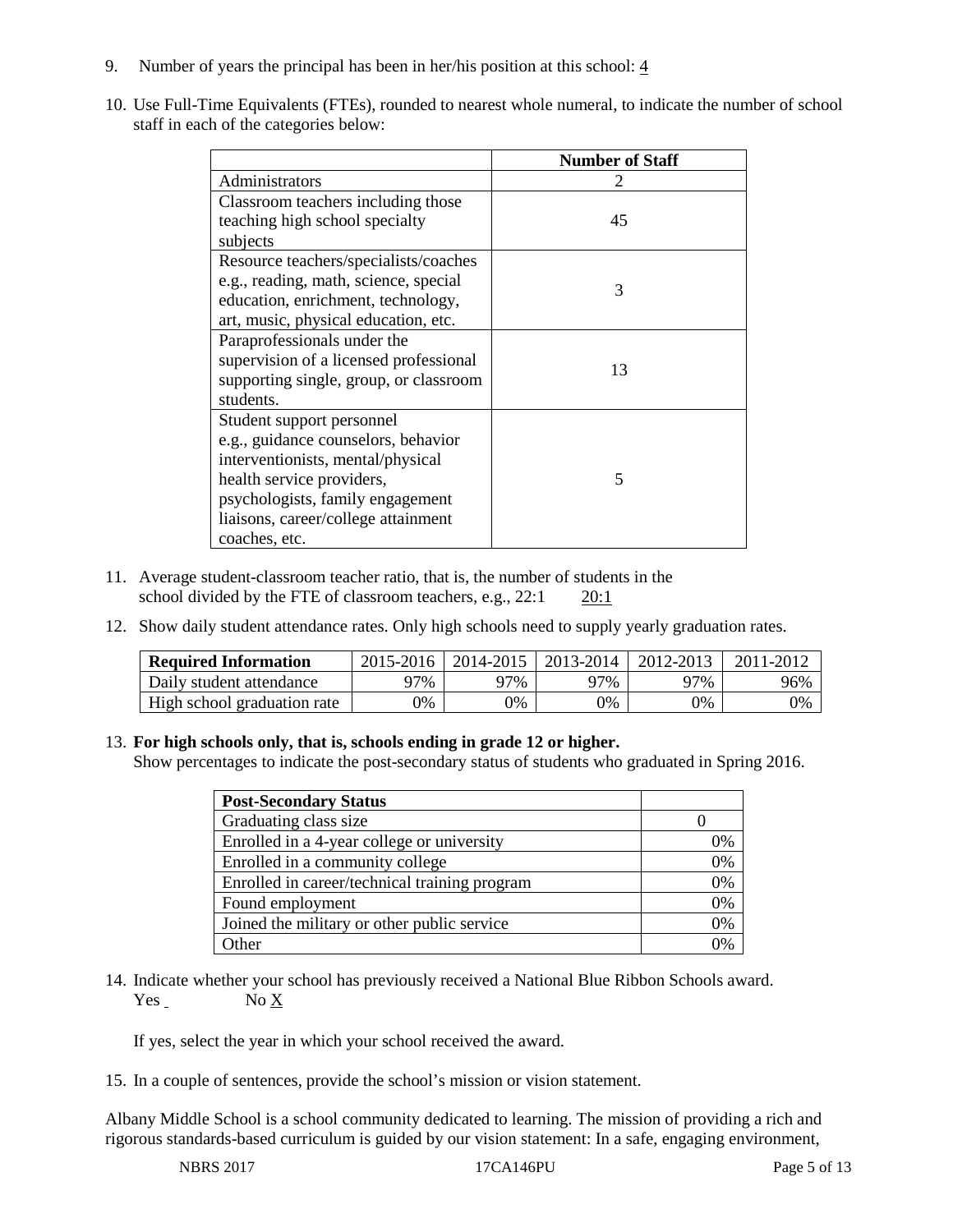each member of the AMS community strives toward excellence, acceptance of differences, exploration of ideas, and responsibility to a larger world. At AMS everybody teaches; everybody learns.

16. **For public schools only**, if the school is a magnet, charter, or choice school, explain how students are chosen to attend.

We are the only public middle school in our city.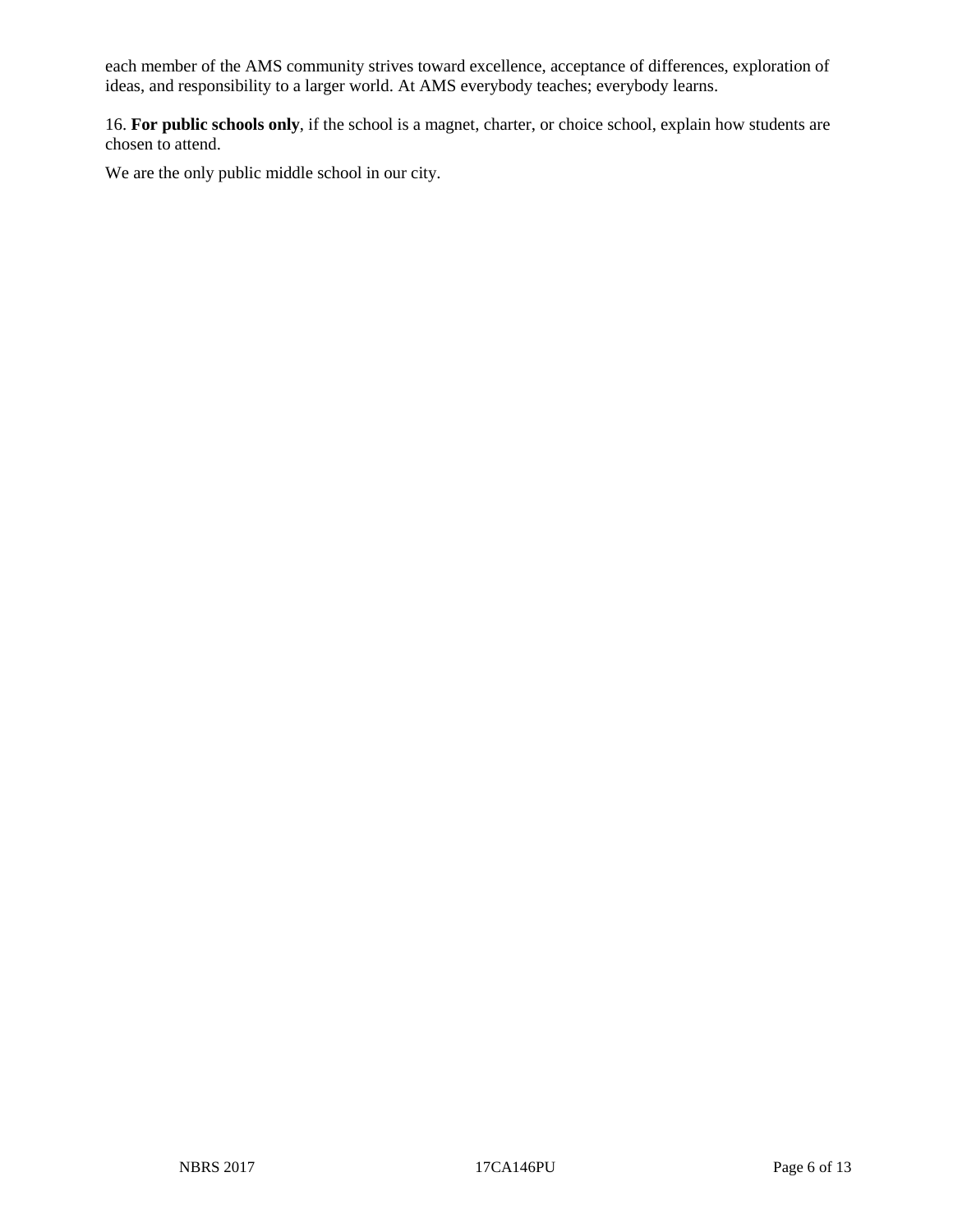# **PART III – SUMMARY**

Albany Middle School is the only public middle school in Albany, California. Albany is a unique community, packing a breadth of economic, ethnic, and other diversity into one square mile. Albany is located at the northern end of Alameda County between El Cerrito, Berkeley, and Kensington. University Village provides family housing to visiting professors and students and plays a big hand in contributing to the diversity of our schools. Albany's schools are the focal point of the community. Many families choose to move here, in spite of the high real estate prices, because of the high quality of the schools. Albany combines diversity with a small-town feel and a united commitment to supporting education.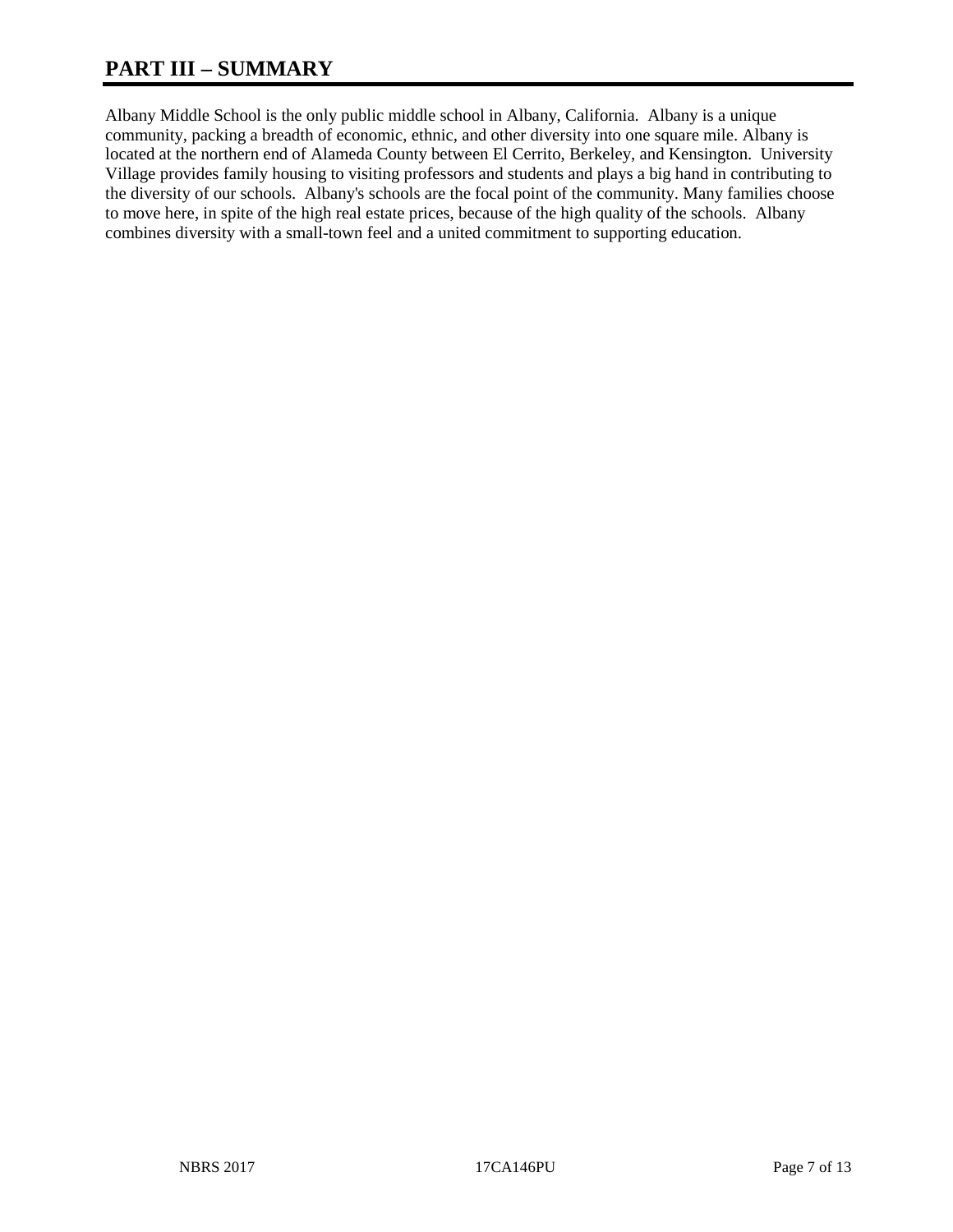# **1. Core Curriculum:**

Albany Middle School has as strong curriculum that has developed greatly in the past couple of years as we have transitioned to Common Core in Math and English and Next Generation Science Standards for Science.

We have a rich English Language Arts curriculum at Albany Middle School. Our reading and English Language Arts program is a novel-based curriculum with various non-fiction sources complimenting the novels. Our curriculum is teacher developed, linked to the standards, and provides students with many opportunities to develop as a writer. We did a full multi-cultural inventory of our literature and have integrated more stories that will be read by the entire grade level from our most recently adopted McDougal-Litell literature anthologies. In addition to the new core and supplementary materials from McDougal-Litell, the staff and the AUSD BOE have also adopted core novels at each grade level.

In 6th grade, all students will read the following core novels: The Watsons Go to Birmingham - (1963) by Christopher Paul Curtis and The Giver by Lois Lowry. Teachers in sixth grade can also choose from the following supplementary novels: The Children's Homer by Padraic Colum, Heroes, Gods, and Monsters of the Greek Myths by Bernard Evslin, The Miracle Worker by William Gibson, Rules by Cynthia Lord, and Child of the Owl by Lawrence Yep. They do a wide range of projects related to the books as well as response to literature.

In 7th grade, all students will read the following core novels: The Outsiders by S.E. Hinton and Of Nightingales that Weep by Katherine Paterson. Teachers in 7th grade also choose from the following supplementary novels: A Day No Pigs Would Die by Robert Newton Peck or Ender's Game by Orson Scott Card.

Eighth graders read The Absolutely True Diary of a Part-Time Indian Sherman Alexie, Inherit the Wind - Jerome Lawrence and Robert E. Lee, and American Born Chinese - Gene Luen Yang. Additionally, 8th graders use a Culture and Identity Reader with many diverse short stories and poems.

Our English teachers have worked hard to have a wide range of cultures, genders, disabilities, and other forms of diverse characters represented in readings.

In addition to the adopted curriculum for Reading/Language Arts, teachers provide a variety of writing and research activities that relate to other content areas such as History and Science. In 8th grade there is a quarter long capstone project called the I-Search that involves an in-depth research project into a topic of their choosing.

We have had an exciting couple of years in our Math department. We just completed our second year of implementing College Preparatory Math (CPM). The curriculum is set up so that students are working in groups, sharing different ways of thinking about math, and exposing one another to a range of approaches to math problems. CPM spirals so that students are exposed to the same concepts in deeper ways throughout the year, and each unit continues to integrate in and reinforce learning from prior units. The teachers have embraced the practice standards including concepts such as perseverance, use of modeling, and constructing arguments. There has been a lot of work put into aligning within and across grade levels. Teachers are continuing to work on differentiating the curriculum within heterogeneous classes to meet the needs of students who are struggling as well as those who need additional challenge.

The Science departments at 6th, 7th and 8th grades have been transitioning to the Next Generation Science Standards using the California integrated science approach, as recommended. Our 60% science teachers on special assignment has been working with all of our science teachers to articulate the transition of units. The transition plan is complicated to ensure that each student gets each unit they need in their three years, given that our 7th and 8th graders have already had middle school science with the old standards. Next year will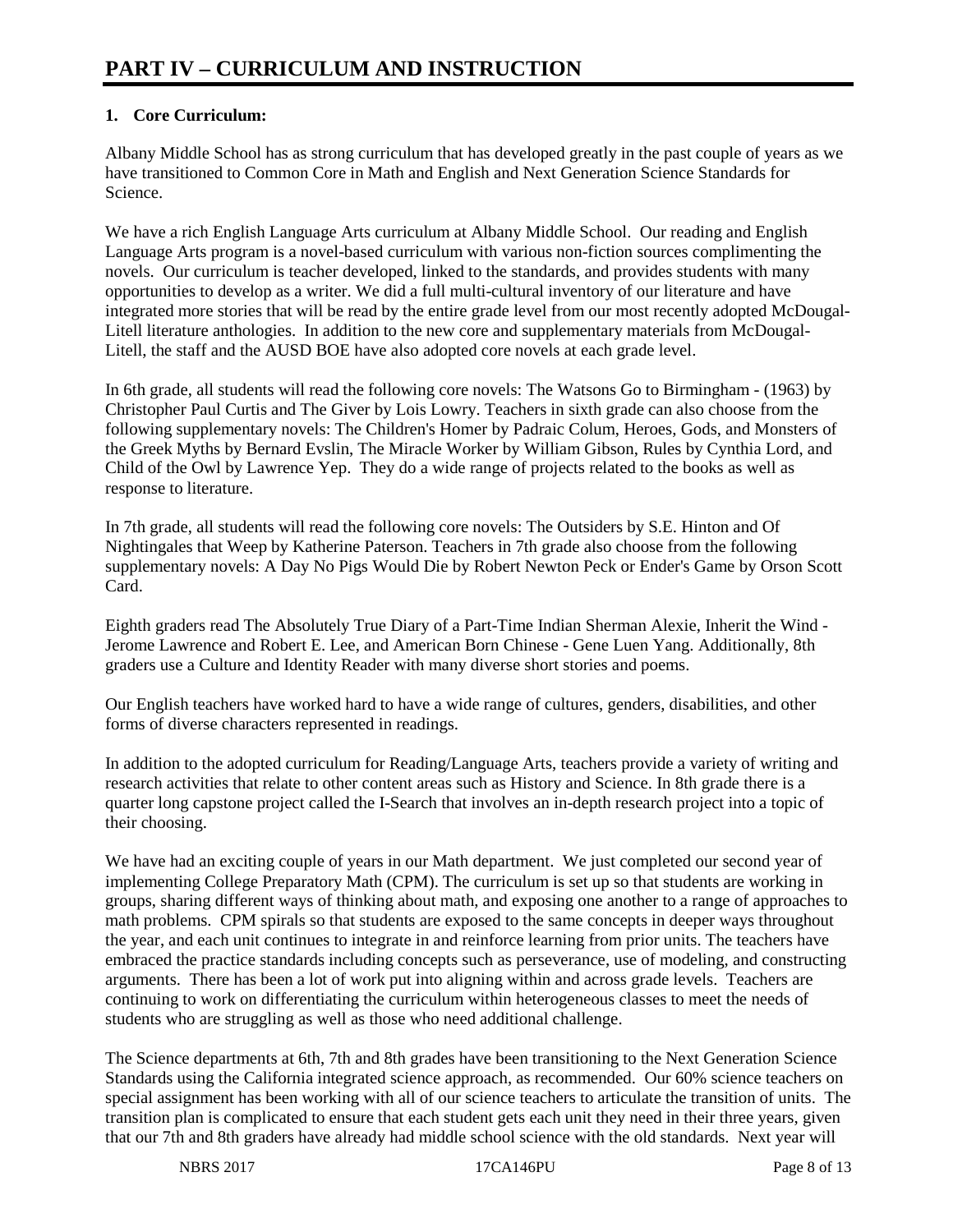be our first year of full implementation but all of the new units have been developed by our teachers using resources that also integrate engineering practices.

The History department in 6th, 7th and 8th grades follow the California State Standards for History. The History teachers use the CA State-Board adopted textbook materials, History Alive, which is published by Teachers Curriculum Institute. In Sixth Grade, the focus is on Ancient World History. In Seventh Grade, the focus is on Medieval History. In Eighth Grade, the focus is on American History. This year, we are using a district-purchased updated version of TCI which provides more Common Core connections. This also includes online resources for students and teachers, which has been a wonderful supplement.

In terms of civic involvement, all 6th graders have a random act of kindness project that they all do and write about. Eighth graders are required to complete community service hours and reflect about their experience.

#### **2. Other Curriculum Areas:**

Our school is also rich in physical education and electives. Students at our school receive physical education daily, far beyond the state requirements. Additionally, 6th, 7th, and 8th graders all have access to music classes: band, choir, and orchestra. We have three foreign languages available to our students beginning in the 7th grade including French, Mandarin, and Spanish. In 7th grade, students also have access to an elective wheel which includes art, creative voices, computers, and drama. In 8th grade, students have access to semester electives, which include art, computers, creative writing and drama.

Our arts program is based on supported student exploration of art materials and formats. Student artists aim to create a wow piece and then write an artist statement. We have a drama elective that explores the key components of drama, and we also have a drama club that puts on a scene showcase and a spring musical.

Our world language program breaks one year of high school world language into two years- 7th and 8th grade. This provides enough time to build familiarity with the language, speaking, reading, and writing skills, as well as time for fun cultural learning and projects, such as Bouche de Noel in French class or Dia de Los Muertos in Spanish.

We have a strong computer program that teaches the basics of school technology literacy, such as Google Docs and Google Sheets, but also teaches basic web design skills. Our creative writing program engages many students in writing who didn't previously see themselves as writers. They put together a quarterly magazine. We also have a newspaper club and comic book club which provides another outlet.

#### **3. Instructional Methods, Interventions, and Assessments:**

One of our strengths as a school is that our teachers are always looking to learn about best practices and improve as individuals and as a school. Our school has been working hard this year on differentiation. We have had ongoing professional development for teachers this year to continue to develop lessons differentiated by product, content, and process. Our goal is to both better meet the needs of students who need additional support, but also to provide appropriate challenge for all students.

Teachers worked hard on structuring differentiation into their lessons and have developed menus for certain units, different options for students showing what they know, as well as content differentiation to engage students. They shared these ideas out at a staff meeting and learned from one another. We look forward to continuing this work this year.

Our school is high performing, but it is our belief that as long as one student is not mastering our essential standards, then we have not been completely successful. We have worked hard to perfect essential standards, and this year are completing common formative assessments. Teachers are using formative assessments in two ways. First, they can talk with one another and learn from one another in terms of how different teachers successfully taught materials and borrow different ideas to use when re-teaching. Secondly, formative assessments are used to follow up with students needing additional support. Our next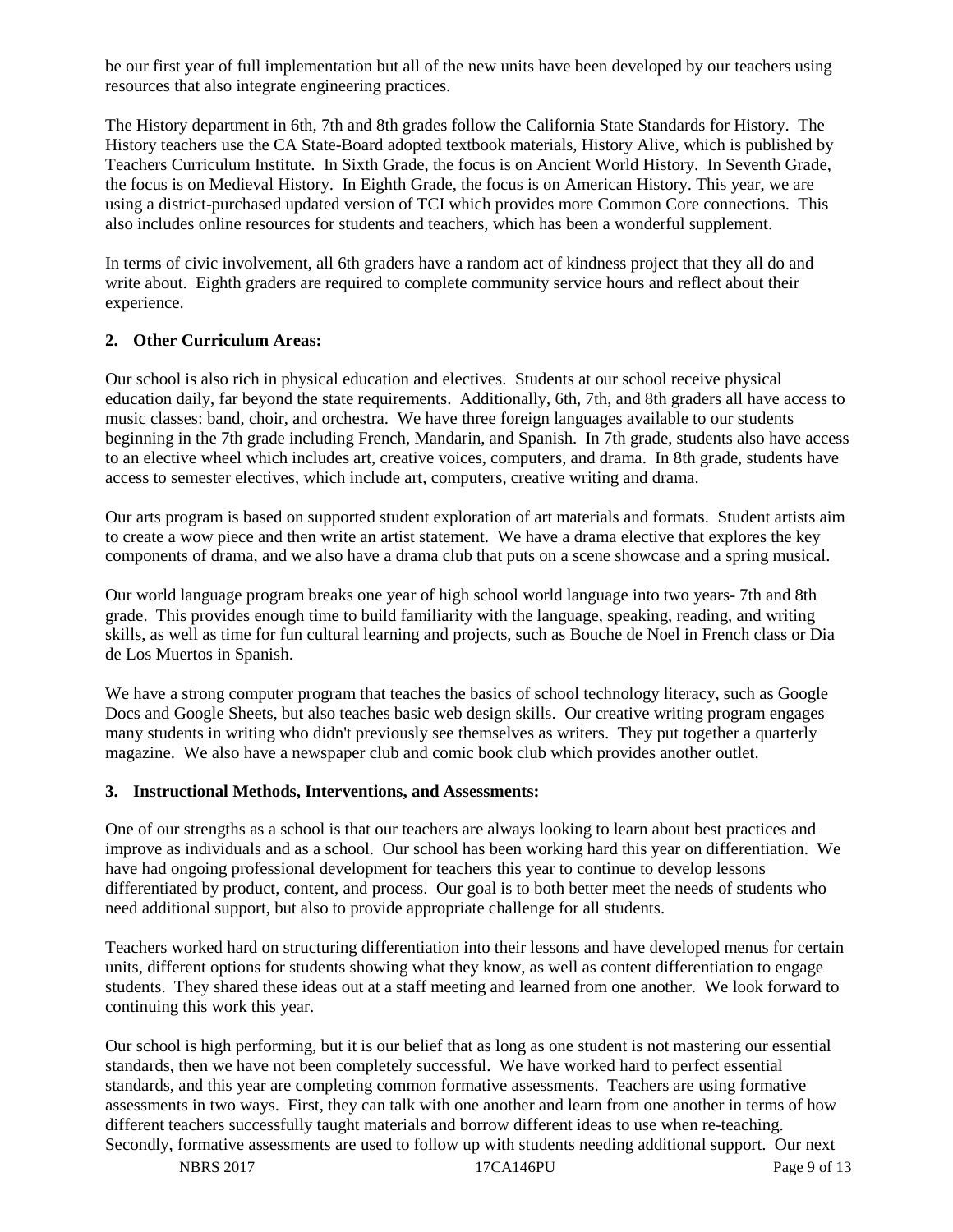steps will be to use those formative assessments in a school-wide systemic way. We have intervention programs in place but not one that responds to the individual essential standards in a timely way. This is our next body of work.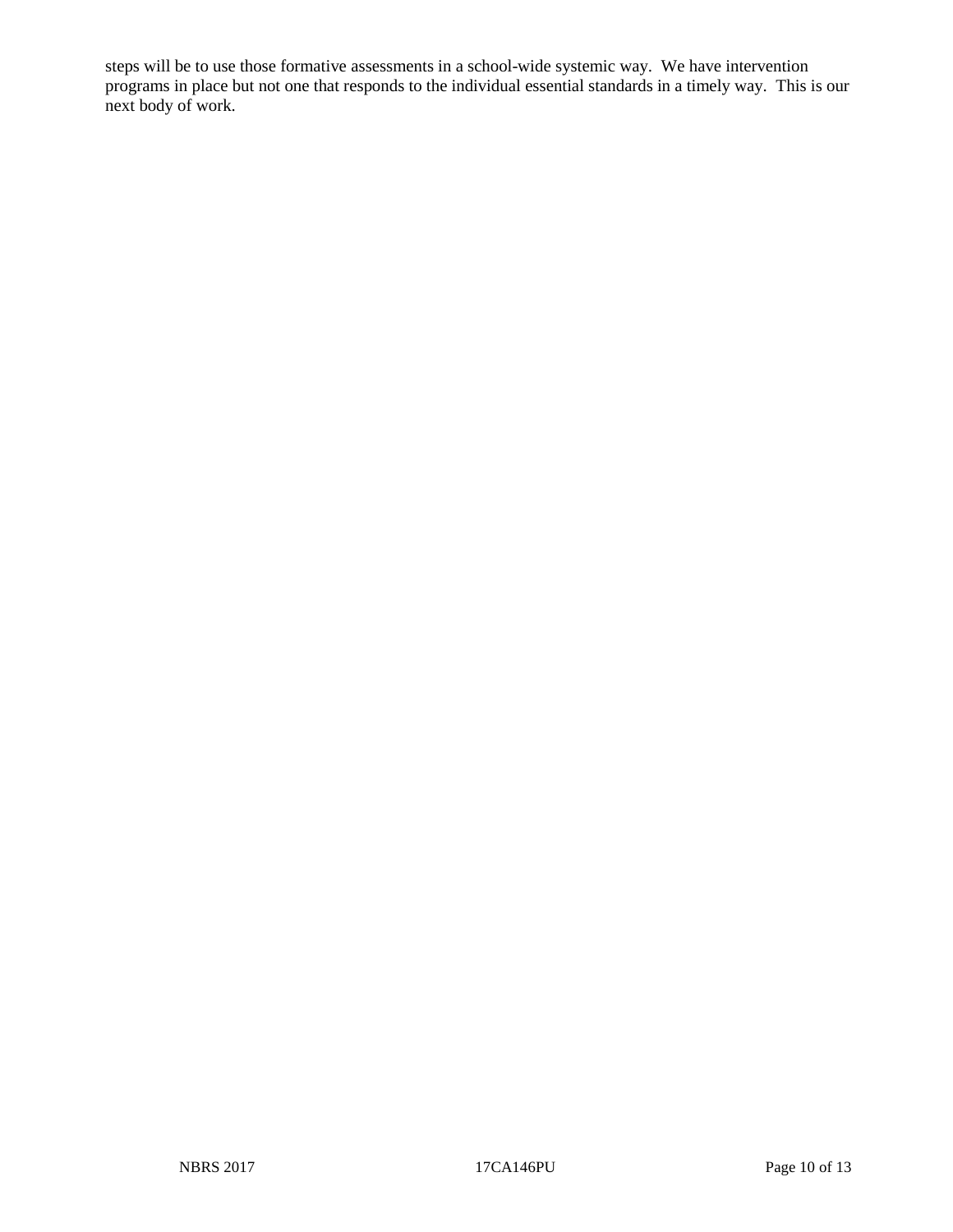# **1. School Climate/Culture:**

In terms of our teacher culture, we work hard to attract and retain teachers. The lack of turnover helps teachers to feel connected. We also offer weekly shout-outs in our staff newsletter and in person in our staff meetings. Perhaps the biggest impact is that we provide a lot of opportunities for input into decisions that affect them such as professional development.

Every year we provide training for staff on how to respond to mistreatment when it is witnessed. Teachers also receive training on teaching about expectations and how to treat one another- creating a culture of kindness. We begin the year with a schoolwide assembly in which we talk about the importance of treating each other kindly, and we teach explicitly about our four school rules: Be Safe, Be Responsible, Be Respectful, and Be an Ally. We teach about the specific school rules that support these guiding principles. The cornerstone of our bullying prevention program is our Advisory program. Each week, every student across the school has an advisory period in which they receive curriculum that we designed that addresses topics from how to be safe, respectful, responsible, and an ally in different parts of the school to, diversity appreciation, race and bias, digital citizenship and cyber bullying, gender stereotypes, responding to mistreatment in constructive and effective ways. In the 6th grade, we have trained 8th grade peer educators PEAK: Peers Educating Albany's Kids) who deliver one fourth of these lessons.

We also believe strongly in empowering students to set the tone with peer culture. We use Community Matter's Safe School Ambassador program to train students who are looked to as leaders among their peers in all peer groups. These students are trained on specific actions they can take when they witness mistreatment to shift things to a more positive direction. Students and adult facilitators receive a 2-day training and then continue to meet every other week throughout the school year.

More and more teachers are doing restorative practices and circles in their classrooms. We continue to provide training in these techniques. We also have a strong restorative justice program that a committee of administrators, teachers, classified staff, parents, and students put together last year. This program additionally helps to shift student bullying behavior far more effectively than traditional forms of discipline do.

These various approaches compliment each other to create a strong bullying prevention program. This is work that is never done and can never be stagnant, as it is essential to continue to respond as new things come up.

## **2. Engaging Families and Community:**

We bring families in for an orientation at the end of 5th grade and the beginning of 6th. We provide a daily digest to them to get timely information. Our Aeries information system provides up to date information on grades and attendance. In addition to progress reports, teachers reach out to parents/guardians if students are struggling. Conferences happen twice a year and also support this communication.

We also look for ways to engage parents and have them form a community such as sixth grade family potlucks and our Latino Parent Engagement Committee and African American Parent Engagement Committee. We additionally work with parents to help run events such as our sixth grade Halloween Party and Cobrachella, a music festival fundraiser. Many parents volunteer to be Writer's Coaches who work with our 8th graders on the I-Search.

## **3. Professional Development:**

The principal of the school has been sent to some pivotal trainings. One of those trainings includes a series of systems thinking workshops that have helped to develop tools to guide the school through bigger schoolwide changes and important decisions. Another pivotal training was Dufour's Professional Learning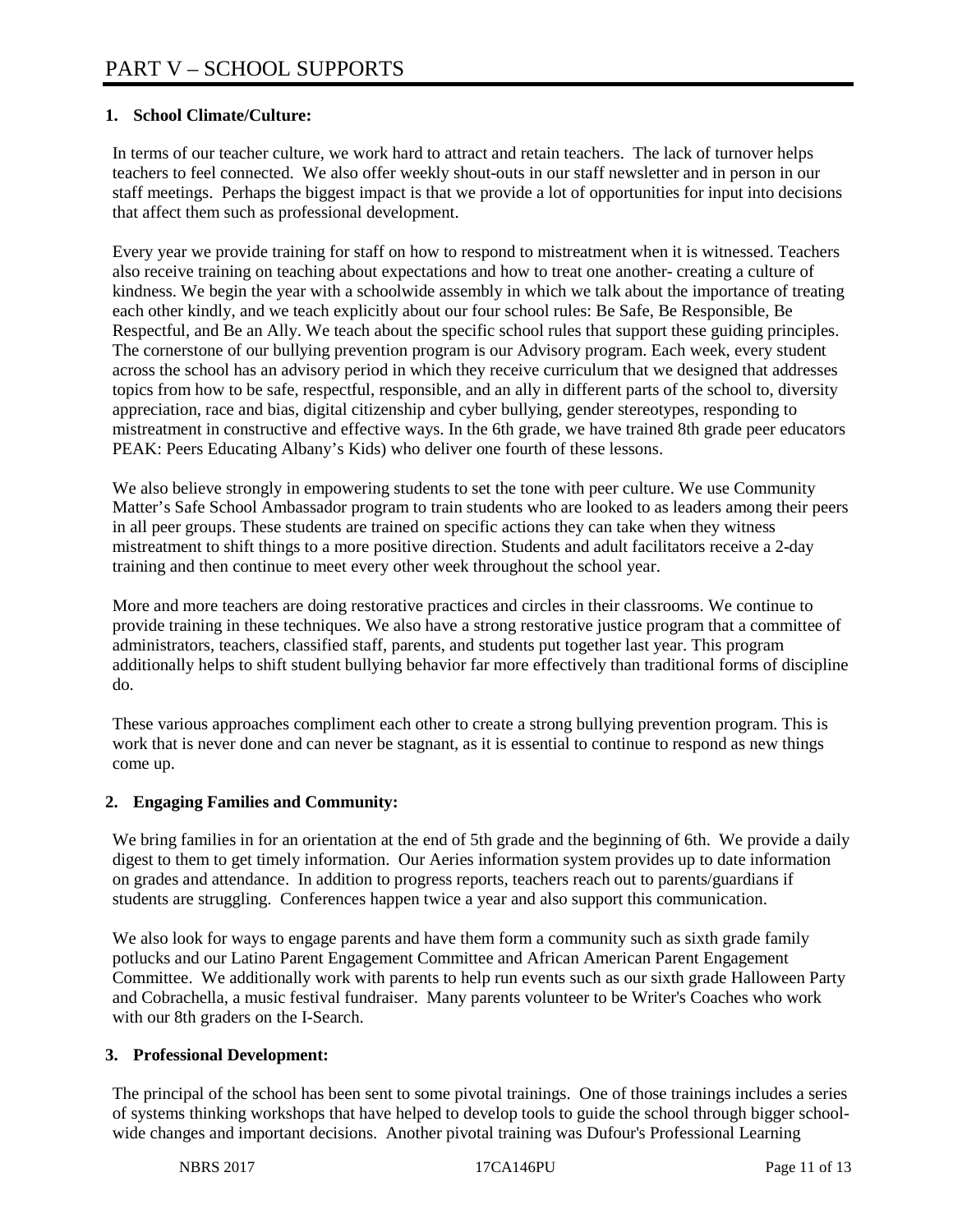Communities (PLC). The training reframed for the principal how to guide our school in the work of closing the achievement/opportunity gap. We have brought a team to a condensed version of this each year. We have also introduced the PLC foundational concepts and practices to our entire staff as each team returns.

Each spring, we do a professional development survey and use that input as well as school vision to plan out the next year's professional development. We have moved towards providing ongoing staff development on those key topics. For example, this school year we focused on differentiation. The trainer worked with staff for three hours in the beginning of the year and then returned monthly for an hour with work being done in between. This model seems like a good one moving forward. We also have done pieces each year for teachers on working with students to address mistreatment between peers. We have brought in different focuses such as LBGTQ. Next year race will be one of the primary focal areas.

We always work to balance school wide vision and goals with department curriculum time. The hope is that these meeting times will evolve into ones that have more of a PLC format, looking at common formative assessments and exchanging ideas on best practices and lessons. We have an incredibly hard working and professional teaching staff so one of the best ways we can leverage resources is to provide the time and space for them to learn from one another.

#### **4. School Leadership:**

Our school has a principal and a vice principal. Some other key leaders in our school are our Safe and Inclusive Schools Coordinator and our Teachers on Special Assignment. We also have a Leadership Team of department chairs, the vice principal and principal, as well as a student leadership team which includes representatives from every class. The student leadership team is run by 8th grade officers and guided by a teacher advisor and the principal. It is important not to overlook students when we talk about leadership.

There are structures that are in place to support leadership moving the vision forward. We have a student services meeting once a week with all administrators, counselors, and mental health staff. In these meetings we are able to identify students needing additional support and strategizing on how to best meet their needs. Our school Leadership Team meets every other week. This meeting is a formal meeting with the agenda shared ahead of time, norms, and meeting roles. This meeting provides an opportunity for the principal to gather input to inform upcoming decisions. Sometimes just hearing from the leadership team is enough and sometimes the representatives are asked to go back and talk with their departments to bring the input of a wider range of people.

The principal writes a weekly newsletter that includes information that people need to know so as not to waste valuable meeting time. The newsletter always includes an article or video to help provide more data towards the vision we are moving towards. The staff meetings are therefore structured in a way to ensure that our school vision is moving forward. For example, we were working on essential standards and articulating them between grade levels. So instead of asking for those to happen during department time, the entire staff met together to clarify what the criteria were and then there was a shared Google Sheet so that everyone could see each other's standards. We set it up so that members of the same department across grade levels each had a room and the principal and vice principal floated around to support the work being done.

The principal and vice principal work together towards the shared vision in planned professional development, use of meeting times, share research, and even in the teacher evaluation focus of the year. It infuses all the decisions and communications and most importantly drives the focus of collaborative staff time.